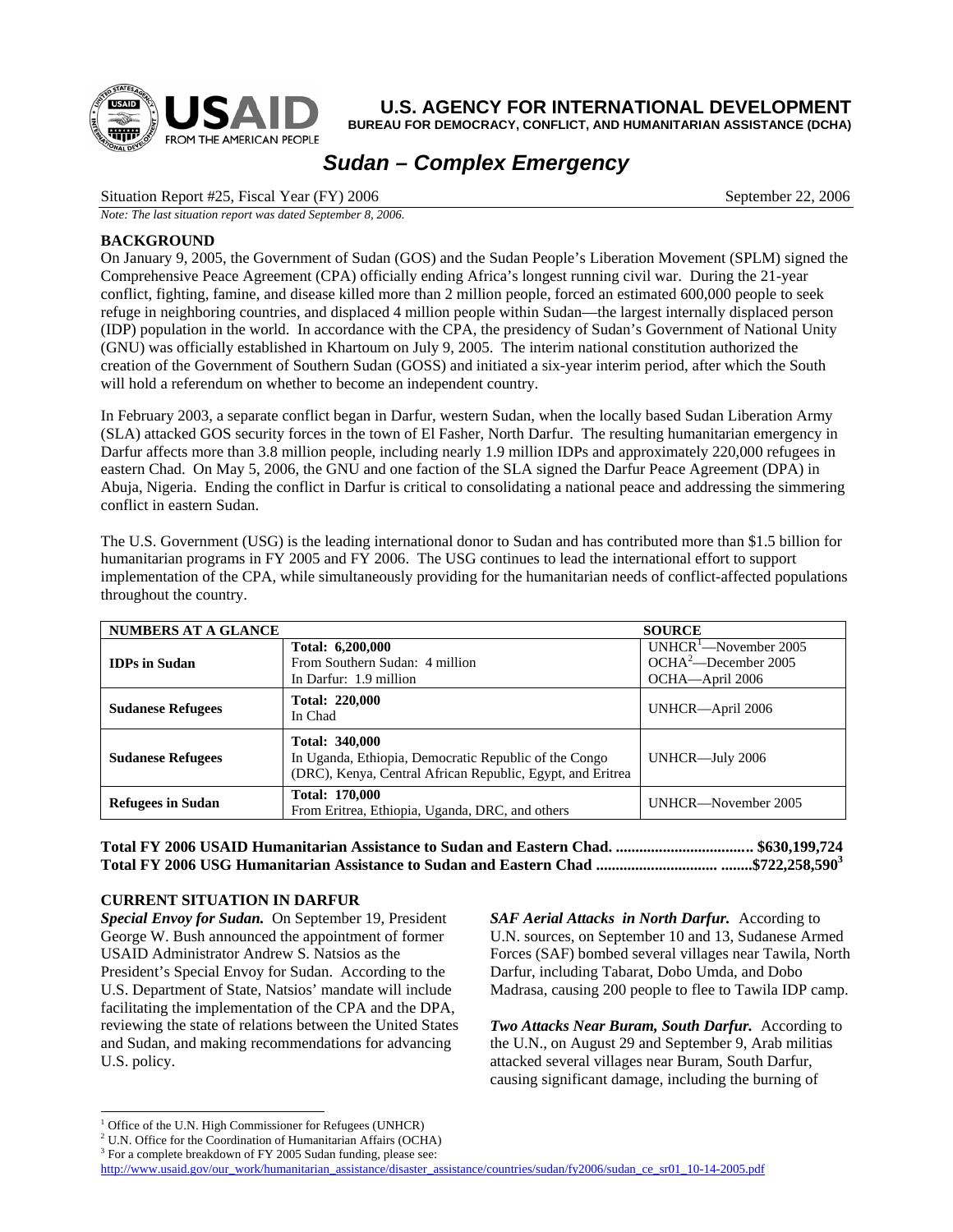approximately 15 villages. Following assessments on September 16 and 17, humanitarian agencies reported that as a result of the attacks, 75 people died, 2,500 IDPs fled to Seisabana town, and 4,000 IDPs arrived in Tulus locality from Al Tomat town. Additionally, humanitarian agencies believe that approximately 400 families are hiding in remote areas. USAID partner American Refugee Committee (ARC) reported that health and nutrition, shelter, food, and relief supplies are the greatest needs. ARC plans to provide health services and latrines for the IDPs in Seisabana.

*Food Insecurity in Darfur.* From August 15 to September 7, U.N. agencies and non-governmental organizations (NGO) conducted a survey of 190 households in 19 of 33 identified sites in North Darfur. The team concluded that all areas except Um Kadadah locality are more food insecure than in 2005. The assessment attributed the deterioration to insecurity hampering access to land for planting, insufficient supplies of seeds, and pests that diminish agricultural production. According to the U.N. World Food Program (WFP), insecurity prevented approximately 350,000 planned beneficiaries from receiving food aid in North Darfur in August for the second consecutive month. Food aid to beneficiaries in South Darfur improved in August, owing to enhanced security monitoring and flexible distribution mechanisms.

*Assaults on NGO Convoys in West Darfur.* On September 7, three unidentified armed men stopped two NGO vehicles traveling from Um Kher to Garsila, near Zalingei, West Darfur. The assailants beat the staff and took 110,000 Sudanese Dinar (equivalent to approximately \$469), a digital camera, and a driver's license, according to U.N sources. Additionally, on September 7, armed men stopped an NGO convoy carrying 12 staff members east of El Geneina, West Darfur, along the El Geneina-Arzeni road. The assailants stole communications equipment and a medical kit.

*Cholera in North and West Darfur.* Health officials in North Darfur reported 185 cases of cholera, including five deaths, between August 16 and September 19. The number of confirmed cases has steadily declined since peaking August 18 and 19. USAID staff estimate that insecurity is preventing effective monitoring and reporting by rural health facilities in approximately 75 percent of North Darfur. According to the U.N. World Health Organization (WHO), the incidence of reported acute watery diarrhea (AWD) cases in Mornei, West Darfur, has decreased to two new cases in 12 days. However, in Jebel Marra, West Darfur, 30 unconfirmed cases of AWD have resulted in 15 deaths. According to WHO, the use of streams as a water source is increasing the potential for the spread of all water-borne illnesses. Insecurity in Jebel Marra is preventing U.N. agencies and NGOs from providing assistance in the area.

*Clashes Near Refugee Camps in Chad.* U.N. sources report that in recent days, the Chadian Army has fought two armed opposition groups in eastern Chad within 50 kilometers of camps hosting 28,000 refugees from Sudan. On September 19, government and opposition forces reportedly fought at Jadjer Marfaine, north of the Chad-Sudan border town of Adre. UNHCR reported that the fighting has not significantly affected the camps.

*USAID/OTI Program.* During the week of August 8, a USAID Office of Transition Initiatives (USAID/OTI) partner initiated a market rehabilitation program in Zalingei, West Darfur, as part of a larger effort to promote peace-building. The grant was developed to provide women from Zalingei town and nearby IDP camps with opportunities to earn income and decrease the need to engage in dangerous income-generating activities. A concurrent benefit of the grant is the opportunity for diverse communities in a significantly conflict-affected area to work together toward the common goal of market rehabilitation.

#### **CURRENT SITUATION IN NON-DARFUR SUDAN**

*Avian Influenza in Juba, Central Equatoria State.*On September 3, the U.N. Food and Agriculture Organization (FAO) reported that samples collected from domesticated poultry in the Juba area on August 4 had tested positive for avian influenza (AI). Further analysis in the United Kingdom confirmed that the samples had tested positive for H5N1, representing the first confirmed cases of H5N1 in Southern Sudan. Following the confirmation of AI in northern Sudan in April, USAID pre-positioned 500 personal protective equipment kits with FAO in Southern Sudan. USAID is currently working with the U.S. Centers for Disease Control and Prevention and the U.S. Departments of State and Agriculture to investigate and respond to the current situation in Juba.

*WFP Update.* On September 7, WFP reported the completion of third quarter food distribution to the Nuba Mountains, Abyei, Port Sudan, and Blue Nile and Kassala states. WFP reported that the successful prepositioning of commodities reduced transportation difficulties during the rainy season, particularly in the Nuba Mountains. WFP is currently distributing food to two small villages near Damazin, Blue Nile. However, the threat of landmines that may have shifted during heavy rains and flooding is preventing access south of Damazin. WFP distributed food aid to 85,000 refugees and 60,000 IDPs in Kassala in August and September. In addition, WFP reported gaining access to flood-affected areas of Tokar, Red Sea State, for the first time since heavy rains displaced 6,500 households in mid-August. WFP is currently assessing needs of the affected population and is scheduled to distribute 420 metric tons of mixed commodities to 32,000 beneficiaries.

#### **USG HUMANITARIAN ASSISTANCE**

On October 27, 2005, U.S. Chargé d'Affaires Cameron R. Hume renewed the Sudan disaster declaration for FY 2006. The U.S. Mission in Sudan has declared disasters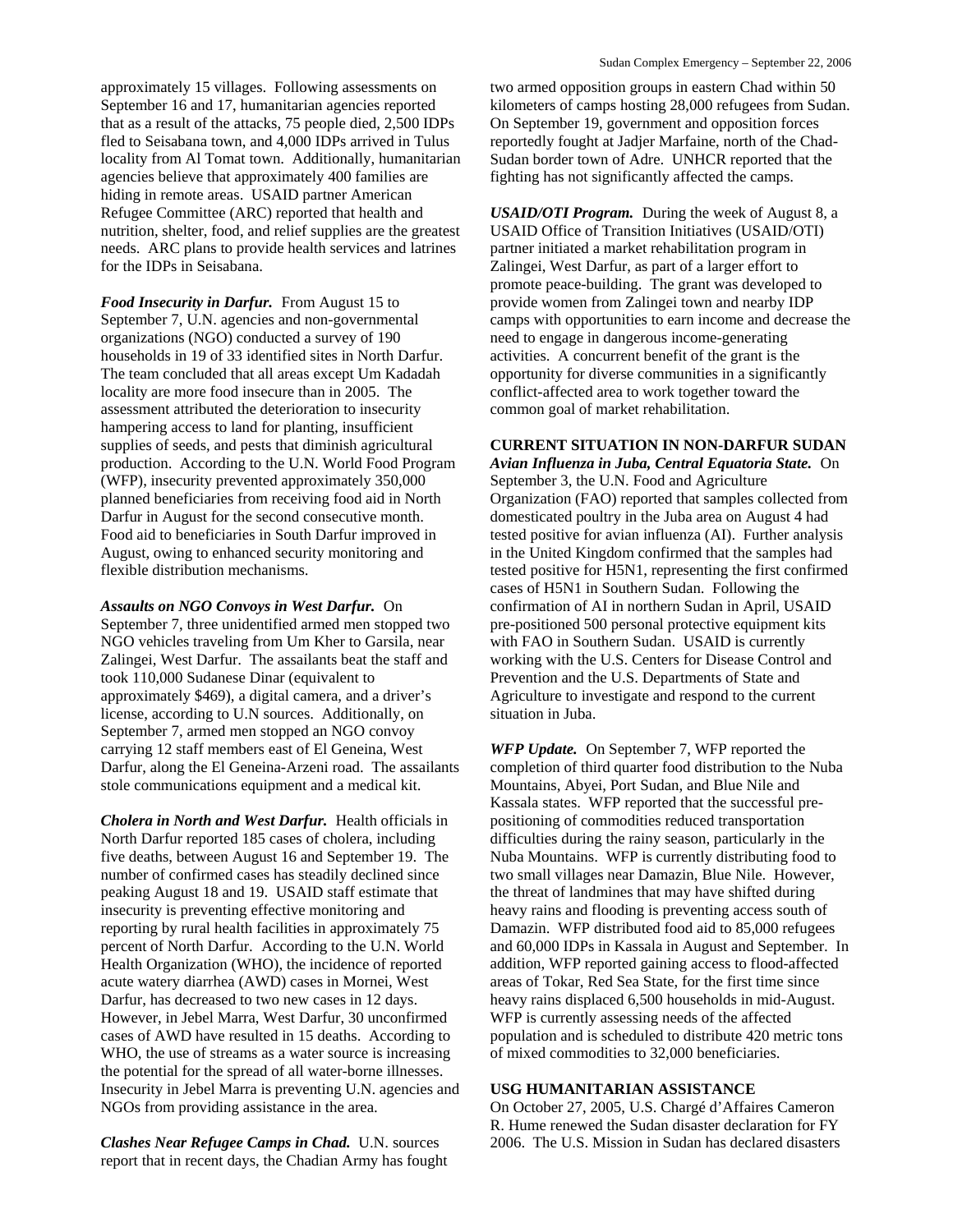due to the complex emergency on an annual basis since 1987.

To date in FY 2006, USAID's Office of U.S. Foreign Disaster Assistance (USAID/OFDA) has contributed more than \$147 million in Sudan to provide a full range of emergency humanitarian interventions, reduce conflict, and improve local capacity to reintegrate IDPs returning to their home communities. In FY 2006, USAID/OFDA has awarded nearly \$68 million to 26 NGO and U.N. partners for emergency programs in non-Darfur Sudan in the sectors of health, food security and agriculture, water and sanitation, income generation, nutrition, capacity building, and coordination. In Darfur, USAID/OFDA has provided more than \$79 million in FY 2006 to 23 NGO and U.N. partners for multi-sector interventions to assist IDPs and vulnerable populations. USAID/OFDA is also supporting targeted voluntary returns of IDPs to their places of origin. In FY 2005, USAID/OFDA provided \$201 million for Sudan-related assistance, including \$113 million for Darfur programs.

In response to the Sudan complex emergency, USAID's Office of Food for Peace (USAID/FFP) has contributed 475,910 MT of food assistance in FY 2006, valued at approximately \$454.8 million. USAID/FFP provides contingency rations to implementing partners in areas where concentrations of returnees are expected and continues to closely monitor and respond to food needs throughout the country. Additionally, in FY 2005,

USAID/FFP contributed 571,730 MT of emergency food assistance valued at nearly \$502.4 million for Sudan and Sudanese refugees in neighboring Chad.

The overall goal of USAID/OTI in Sudan is to strengthen Sudanese confidence and capacity to address the causes and consequences of political marginalization, violence, and instability under the framework of the CPA. USAID/OTI currently has five implementing partners in Sudan. In FY 2006, USAID/OTI has provided approximately \$29 million in support of Sudan programs. In FY 2005, USAID/OTI provided approximately \$20.2 million in support of programs in Sudan.

The Department of State's Bureau of Population, Refugees, and Migration (State/PRM) has provided \$92 million in assistance to Sudanese populations affected by the complex emergency in 2006. State/PRM supports protection and assistance programs for more than 220,000 Sudanese refugees in Chad in partnership with UNHCR, the U.N. Children's Fund (UNICEF), WFP, the International Federation of the Red Cross and Red Crescent Societies (IFRC), and a broad range of NGOs. State/PRM also works with UNHCR, the International Committee of the Red Cross (ICRC), and NGOs to support the return of refugees and IDPs in Southern Sudan and protect conflict-affected populations in Darfur.

| <b>Implementing</b><br><b>Partner</b> | <b>Activity</b>                                                            | <b>Location</b>               | <b>Amount</b> |
|---------------------------------------|----------------------------------------------------------------------------|-------------------------------|---------------|
|                                       | <b>DARFUR, SUDAN</b>                                                       |                               |               |
|                                       | <b>USAID/OFDA ASSISTANCE</b>                                               |                               |               |
| <b>ACF</b>                            | Food Security and Agriculture, Nutrition                                   | South Darfur                  | \$3,299,150   |
| <b>ACTED</b>                          | Income Generation, Rehabilitation                                          | South Darfur, West<br>Darfur  | \$1,861,980   |
| <b>ARC</b>                            | Health, Income Generation, Water and Sanitation                            | South Darfur                  | \$6,499,720   |
| <b>CARE</b>                           | Logistics, Relief Commodities, Water and Sanitation                        | Darfur-wide                   | \$3,368,644   |
| <b>CHF</b>                            | Food Security and Agriculture, Income Generation, Shelter                  | North Darfur, South<br>Darfur | \$1,407,764   |
| Concern                               | Water and Sanitation                                                       | Darfur-wide                   | \$1,620,865   |
| <b>CRS</b>                            | Food Security and Agriculture, Nutrition, Shelter, Water<br>and Sanitation | <b>West Darfur</b>            | \$3,400,864   |
| <b>FAO</b>                            | Food Security and Agriculture                                              | Darfur-wide                   | \$3,000,000   |
| <b>GOAL</b>                           | Health, Logistics, Nutrition, Relief Commodities, Water and<br>Sanitation  | North Darfur                  | \$1,550,000   |
| <b>IMC</b>                            | Health                                                                     | South Darfur, West<br>Darfur  | \$3,199,909   |
| <b>IRC</b>                            | Coordination, Health, Protection, Water and Sanitation                     | Darfur-wide                   | \$8,800,000   |

#### **FY 2006 USG HUMANITARIAN ASSISTANCE TO THE DARFUR CRISIS**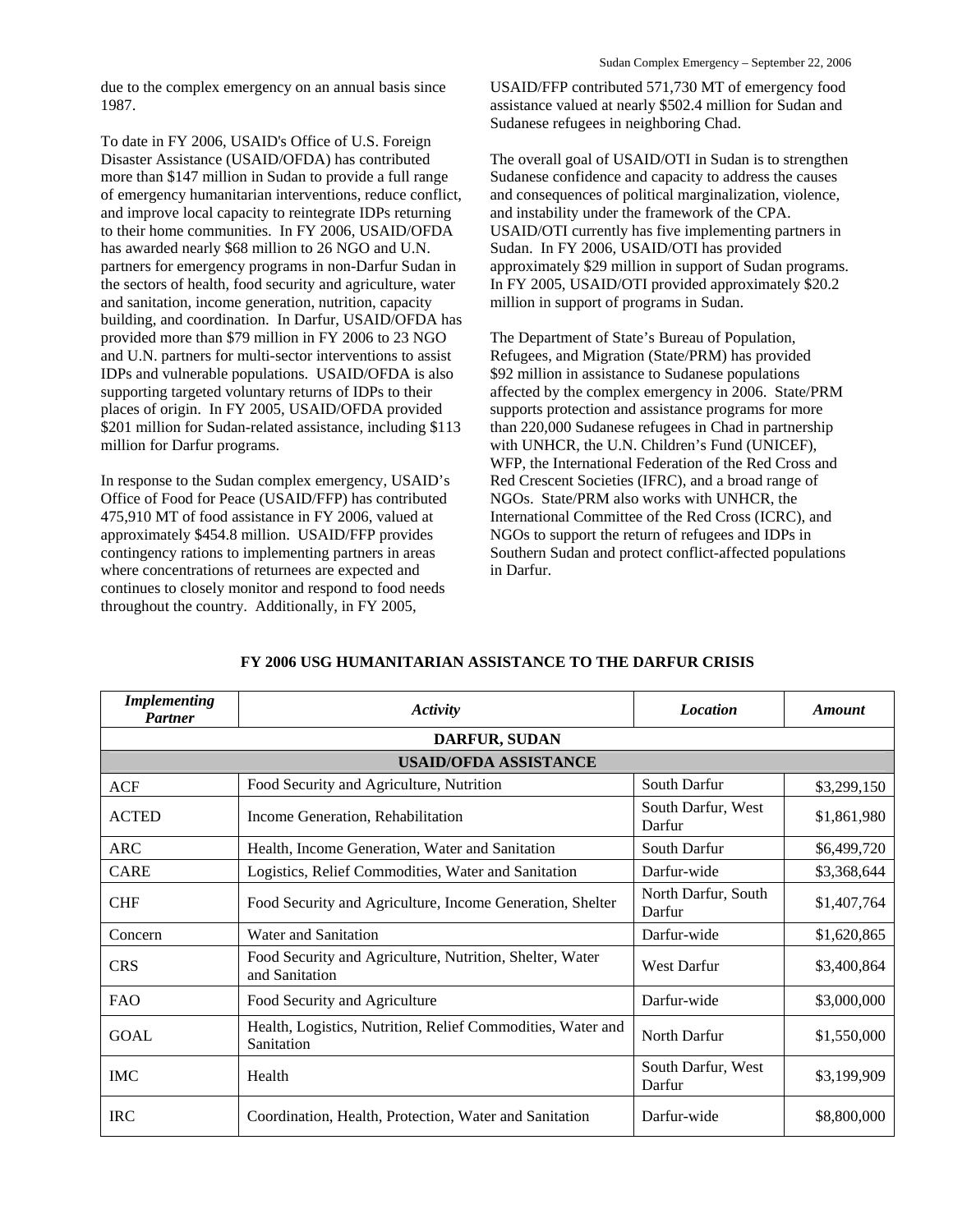| <b>Mercy Corps</b>      | Income Generation, Relief Commodities, Water and<br>Sanitation                                   | North Darfur, West<br>Darfur | \$6,499,999              |
|-------------------------|--------------------------------------------------------------------------------------------------|------------------------------|--------------------------|
| Merlin                  | Health                                                                                           | South Darfur                 | \$899,958                |
| <b>OCHA</b>             | Coordination                                                                                     | Darfur-wide                  | \$3,000,000              |
|                         |                                                                                                  |                              |                          |
| Relief<br>International | Food Security and Agriculture, Health, Income Generation,<br>Nutrition, Relief Commodities       | North Darfur                 | \$2,159,223              |
| SC/US                   | Coordination, Health, Income Generation, Nutrition, Water<br>and Sanitation                      | West Darfur                  | \$2,500,942              |
| Solidarites             | Capacity Building, Food Security and Agriculture, Water<br>and Sanitation                        | South Darfur                 | \$1,140,000              |
| Tearfund                | Health, Nutrition, Water and Sanitation                                                          | <b>West Darfur</b>           | \$700,000                |
| <b>UNDP</b>             | Coordination                                                                                     | Darfur-wide                  | \$1,035,000              |
| <b>UNICEF</b>           | Health, Nutrition, Relief Commodities, Water and<br>Sanitation                                   | Darfur-wide                  | \$13,600,000             |
| <b>USGS</b>             | Water and Sanitation                                                                             | Darfur-wide                  | \$462,800                |
| <b>WFP</b>              | Logistics, Transportation                                                                        | Darfur-wide                  | \$5,742,991              |
| <b>WHO</b>              | Health                                                                                           | Darfur-wide                  | \$1,000,000              |
| <b>World Vision</b>     | Health, Water and Sanitation                                                                     | South Darfur                 | \$1,399,709              |
| <b>USAID</b>            | Administrative Support and Travel                                                                | Darfur-wide                  | \$1,697,058              |
| <b>TOTAL USAID/OFDA</b> |                                                                                                  |                              | \$79,846,576             |
|                         | <b>USAID/FFP ASSISTANCE</b>                                                                      |                              |                          |
| <b>WFP</b>              | 308,140 MT of P.L. 480 Title II<br><b>Emergency Food Assistance</b>                              | Darfur-wide                  | \$291,239,500            |
| <b>ICRC</b>             | 19,770 MT of P.L. 480 Title II<br><b>Emergency Food Assistance</b>                               | Darfur-wide                  | \$16,507,200             |
|                         |                                                                                                  |                              |                          |
| <b>TOTAL USAID/FFP</b>  |                                                                                                  |                              | \$307,746,700            |
|                         | <b>USAID/OTI ASSISTANCE</b>                                                                      |                              |                          |
| <b>DAI</b>              | Violence Against Women Initiative                                                                | Darfur-wide                  | \$3,500,000              |
| <b>DAI</b>              | <b>Small Grants Program</b>                                                                      | Darfur-wide                  | \$400,000                |
| <b>OHCHR</b>            | Violence Against Women Initiative                                                                | Darfur-wide                  | \$2,610,314              |
| <b>UNDP</b>             | Violence Against Women Initiative                                                                | Darfur-wide                  | \$2,273,697              |
| <b>TOTAL USAID/OTI</b>  |                                                                                                  |                              | \$8,784,011              |
|                         | TOTAL STATE/PRM                                                                                  |                              |                          |
| <b>ICRC</b>             | Protection and Assistance for Conflict-Affected Populations                                      | Darfur-wide                  | \$23,300,000             |
| <b>UNHCR</b>            | Protection of IDPs and Chadian Refugees                                                          | West Darfur                  | \$7,560,000              |
| <b>TOTAL STATE/PRM</b>  |                                                                                                  |                              | \$30,860,000             |
|                         | TOTAL FY 2006 USAID HUMANITARIAN ASSISTANCE TO DARFUR                                            |                              | \$396,377,287            |
|                         | TOTAL FY 2006 USG HUMANITARIAN ASSISTANCE TO DARFUR                                              |                              | \$427,237,287            |
|                         |                                                                                                  |                              |                          |
|                         | <b>EASTERN CHAD</b>                                                                              |                              |                          |
|                         | <b>USAID/FFP ASSISTANCE</b>                                                                      |                              |                          |
| <b>WFP</b>              | 23,740 MT of P.L. 480 Title II<br><b>Emergency Food Assistance</b>                               | Eastern Chad                 | \$22,198,200             |
| <b>TOTAL USAID/FFP</b>  |                                                                                                  |                              | \$22,198,200             |
|                         | <b>USAID/OTI ASSISTANCE</b>                                                                      |                              |                          |
| Internews               | Humanitarian Radio Service                                                                       | Eastern Chad                 | \$610,947                |
| <b>TOTAL USAID/OTI</b>  |                                                                                                  |                              | \$610,947                |
|                         | <b>STATE/PRM ASSISTANCE</b>                                                                      |                              |                          |
| Africare<br>Air Serv    | Income Generation, Nutrition, Water and Sanitation<br>Humanitarian Flights for NGOs and the U.N. | Eastern Chad<br>Eastern Chad | \$500,535<br>\$2,759,958 |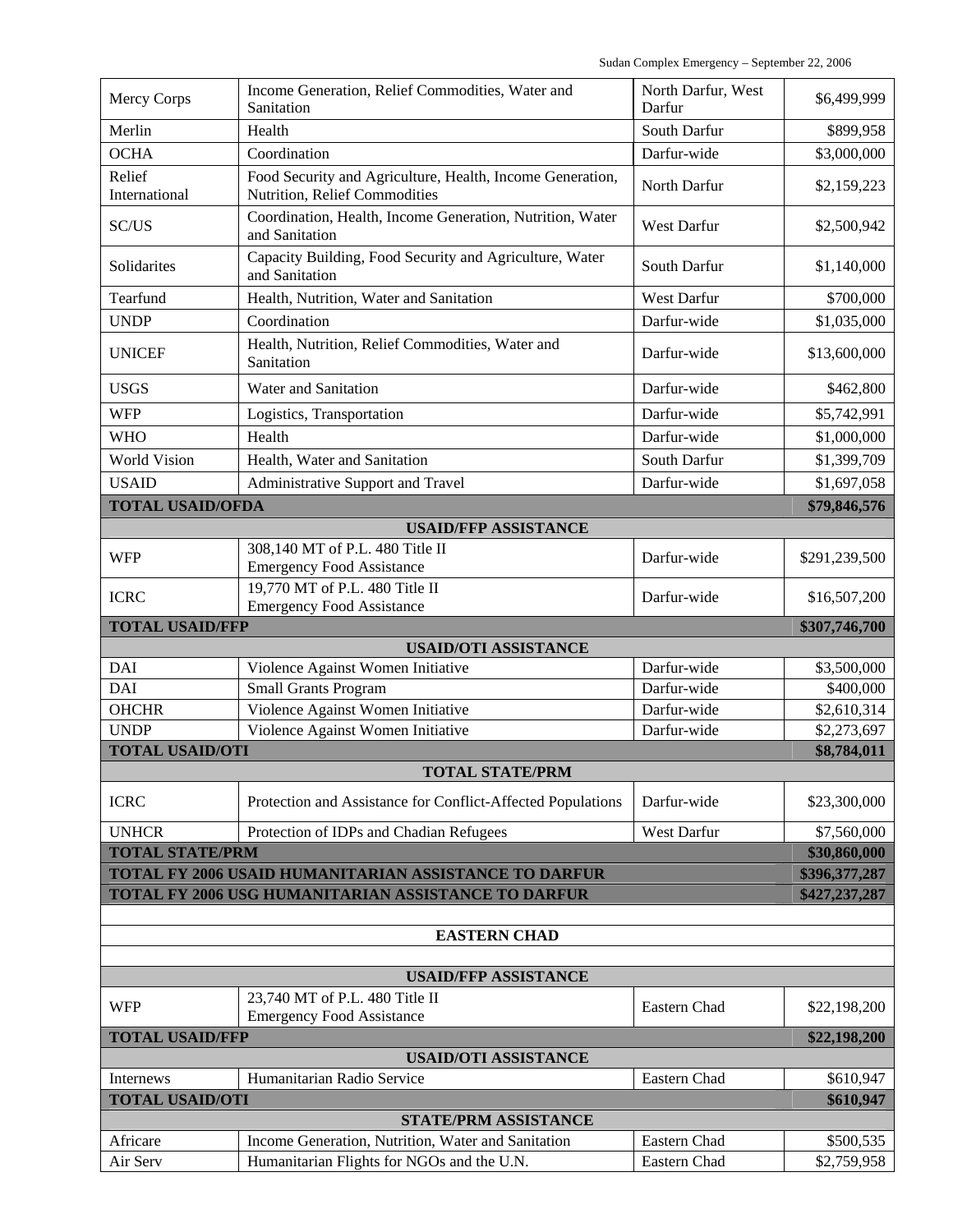| <b>CARE</b>                                                                   | Capacity Building, Education, Protection, Psychosocial<br>Services                                        | Eastern Chad  | \$948,715     |
|-------------------------------------------------------------------------------|-----------------------------------------------------------------------------------------------------------|---------------|---------------|
| <b>CCF</b>                                                                    | Child Protection, Gender-Based Violence Prevention, and<br><b>Non-Formal Education</b>                    | Eastern Chad` | \$483,582     |
| <b>CRS</b>                                                                    | Capacity Building, Income Generation, Protection, Water<br>and Sanitation                                 | Eastern Chad  | \$497,900     |
| Hebrew Immigrant<br>Aid Society                                               | <b>Pyschosocial Services</b>                                                                              | Eastern Chad  | \$652,776     |
| <b>IMC</b>                                                                    | Health, Psychosocial Services                                                                             | Eastern Chad  | \$1,800,000   |
| Internews                                                                     | Education, Humanitarian Information Service for Refugees,<br>Protection,                                  | Eastern Chad  | \$385,074     |
| <b>ICRC</b>                                                                   | Protection and Assistance for Displaced Chadians and<br>Refugees                                          | Eastern Chad  | \$1,700,000   |
| <b>IFRC</b>                                                                   | Camp Management, Education, Nutrition, Water and<br>Sanitation                                            | Eastern Chad  | \$1,800,000   |
| <b>IRC</b>                                                                    | Camp Management, Education, Gender-Based Violence<br>Prevention, Health, Protection, Water and Sanitation | Eastern Chad  | \$1,960,557   |
| <b>IRD</b>                                                                    | Livelihoods, Water and Sanitation                                                                         | Eastern Chad  | \$499,617     |
| <b>MENTOR</b>                                                                 | Health                                                                                                    | Eastern Chad  | \$656,913     |
| Refugee Education<br>Trust                                                    | Education                                                                                                 | Eastern Chad  | \$799,970     |
| <b>UNHCR</b>                                                                  | Refugee Protection, Multi-Sectoral Assistance                                                             | Eastern Chad  | \$22,737,269  |
| <b>UNICEF</b>                                                                 | Education, Health, Nutrition, Water and Sanitation                                                        | Eastern Chad  | \$4,066,000   |
| <b>WFP</b>                                                                    | Air Support                                                                                               | Eastern Chad  | \$1,000,000   |
| TOTAL FY 2006 STATE/PRM ASSISTANCE TO EASTERN CHAD                            |                                                                                                           |               | \$43,248,866  |
| <b>TOTAL FY 2006 USAID HUMANITARIAN ASSISTANCE TO EASTERN CHAD</b>            |                                                                                                           |               | \$22,809,147  |
| TOTAL FY 2006 USG HUMANITARIAN ASSISTANCE TO EASTERN CHAD                     |                                                                                                           |               | \$66,058,013  |
| <b>TOTAL FY 2006 USG HUMANITARIAN ASSISTANCE TO DARFUR &amp; EASTERN CHAD</b> |                                                                                                           |               | \$493,295,300 |

## **FY 2006 USG HUMANITARIAN ASSISTANCE TO SUDAN EXCLUDING DARFUR**

| <i>Implementing</i><br><b>Partner</b> | Activity                                                                                              | <b>Location</b>                             | <b>Amount</b> |
|---------------------------------------|-------------------------------------------------------------------------------------------------------|---------------------------------------------|---------------|
|                                       | <b>USAID/OFDA ASSISTANCE</b>                                                                          |                                             |               |
| AAH/USA                               | Nutrition                                                                                             | Bahr el Ghazal,<br>Equatoria, Upper<br>Nile | \$350,000     |
| <b>ACF/France</b>                     | Health, Food Security and Agriculture, Water and<br>Sanitation                                        | Juba, Equatoria                             | \$2,521,822   |
| <b>ADRA</b>                           | Health, Relief Commodities, Water and Sanitation                                                      | Juba, Upper Nile                            | \$2,409,306   |
| <b>CARE</b>                           | Food Security and Agriculture, Health, Income Generation,<br>Relief Commodities, Water and Sanitation | <b>Upper Nile</b>                           | \$5,464,037   |
| <b>CHF</b>                            | Food Security and Agriculture, Income Generation                                                      | Equatoria                                   | \$1,799,901   |
| <b>CMA</b>                            | Health                                                                                                | Upper Nile,<br>Equatoria                    | \$700,000     |
| Concern                               | Food Security and Agriculture, Relief Commodities                                                     | Northern Bahr el<br>Ghazal, Equatoria       | \$1,950,000   |
| <b>CRS</b>                            | Food Security and Agriculture, Health, Income Generation,<br>Risk Reduction, Water and Sanitation     | Equatoria, Jonglei,<br><b>Upper Nile</b>    | \$7,072,943   |
| <b>FAO</b>                            | Food Security and Agriculture                                                                         | Equatoria                                   | \$1,550,000   |
| <b>FHI</b>                            | Capacity Building, Food Security and Agriculture, Health                                              | Abyei, Bahr el<br>Ghazal, Upper Nile        | \$1,012,911   |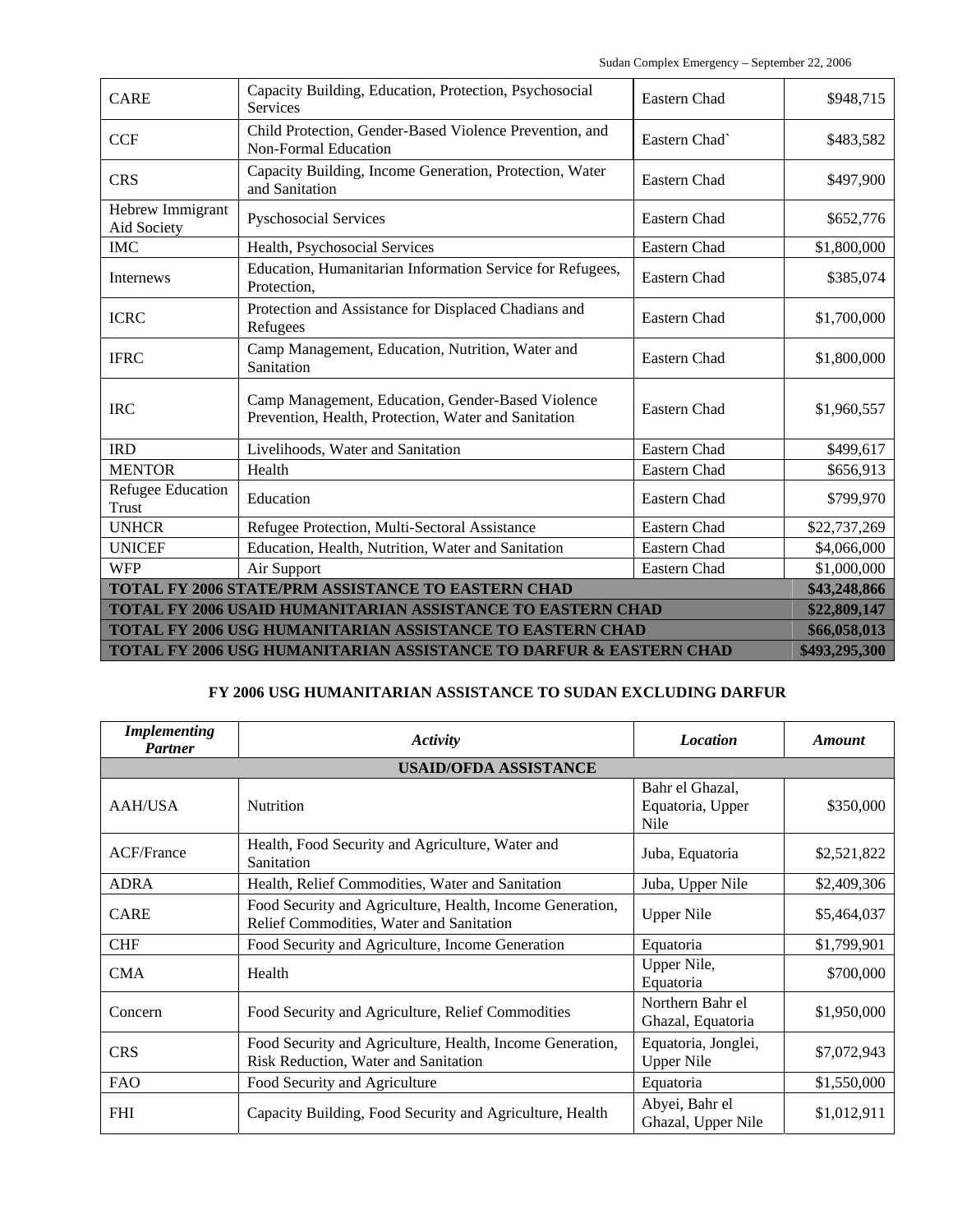| <b>USAID/OTI ASSISTANCE</b>             |                                                                                   |                                                                                |               |
|-----------------------------------------|-----------------------------------------------------------------------------------|--------------------------------------------------------------------------------|---------------|
| <b>TOTAL USAID/FFP</b><br>\$124,869,100 |                                                                                   |                                                                                |               |
| <b>WFP</b>                              | <b>Emergency Food Assistance</b>                                                  | Three Areas                                                                    | \$107,223,900 |
|                                         | 105,880 MT of P.L. 480 Title II                                                   | South, East, and                                                               |               |
| Samaritan's Purse                       | 4,820 MT of P.L. 480 Title II<br><b>Emergency Food Assistance</b>                 | Eastern Sudan                                                                  | \$2,627,400   |
| <b>NPA</b>                              | 3,480 MT of P.L. 480 Title II<br><b>Emergency Food Assistance</b>                 | Southern Sudan                                                                 | \$4,855,500   |
| <b>CRS</b>                              | <b>Emergency Food Assistance</b>                                                  | Southern Sudan                                                                 | \$7,059,700   |
|                                         | <b>Emergency Food Assistance</b><br>6,760 MT of P.L. 480 Title II                 |                                                                                |               |
| <b>CARE</b>                             | Food Assistance<br>2,740 MT of P.L. 480 Title II                                  | Central Sudan                                                                  | \$2,441,000   |
| <b>ADRA</b>                             | 580 MT of P.L. 480 Title II<br>Emergency                                          | Central Sudan                                                                  | \$661,600     |
| <b>USAID/FFP ASSISTANCE</b>             |                                                                                   |                                                                                |               |
| <b>TOTAL USAID/OFDA</b>                 |                                                                                   |                                                                                | \$67,944,346  |
| <b>USAID</b>                            | Sanitation<br>Administrative Support and Travel, Preparedness                     | Sudan-wide                                                                     | \$2,571,239   |
| <b>ZOA</b>                              | Capacity Building, Health, Income Generation, Water and                           | Equatoria<br>Equatoria                                                         | \$1,127,379   |
| <b>World Vision</b>                     | Food Security and Agriculture, Health, Relief Commodities                         | Bahr el Ghazal,                                                                | \$1,000,000   |
| World Relief                            | Health                                                                            | Jonglei, Unity,<br>Warab                                                       | \$1,129,286   |
| <b>WFP</b>                              | Logistics                                                                         | Southern Sudan                                                                 | \$934,580     |
| VSF/B                                   | Food Security and Agriculture                                                     | Equatoria, Jonglei,<br>Northern Bahr el<br>Ghazal, Unity,<br>Upper Nile, Warab | \$1,025,116   |
| Tearfund                                | Health, Nutrition                                                                 | Northern Bahr el<br>Ghazal                                                     | \$758,116     |
| SC/US                                   | Capacity Building, Food Security and Agriculture, Health,<br>Water and Sanitation | Abyei, Bahr el<br>Ghazal, Jonglei,<br>Nuba Mountains,<br><b>Upper Nile</b>     | \$7,815,916   |
| Samaritan's Purse                       | Health, Income Generation, Nutrition, Water and Sanitation                        | Nuba Mountains,<br><b>Upper Nile</b>                                           | \$2,499,591   |
| <b>PACT</b>                             | Capacity Building, Water and Sanitation                                           | Bahr el Ghazal,<br>Jonglei, Unity,<br>Upper Nile, Warab                        | \$6,360,440   |
| <b>OCHA</b>                             | Coordination                                                                      | Southern Sudan                                                                 | \$1,647,706   |
| <b>NPA</b>                              | Food Security and Agriculture, Relief Commodities, Risk<br>Reduction              | Equatoria, Juba,<br><b>Upper Nile</b>                                          | \$6,509,880   |
| Merlin                                  | Health                                                                            | Jonglei                                                                        | \$496,808     |
| <b>Mercy Corps</b>                      | Food Security and Agriculture, Nutrition                                          | Abyei, Northern<br>Bahr el Ghazal                                              | \$1,196,877   |
| <b>MEDAIR</b>                           | Health, Nutrition, Relief Commodities                                             | Bahr el Ghazal,<br>Upper Nile,<br>Equatoria                                    | \$350,000     |
| <b>IRC</b>                              | Capacity Building, Health, Water and Sanitation                                   | Northern Bahr el<br>Ghazal, Upper Nile                                         | \$4,191,386   |
| <b>GOAL</b>                             | Health                                                                            | Abyei, Northern<br>Bahr el Ghazal,<br>Northern Sudan,<br><b>Upper Nile</b>     | \$3,499,106   |